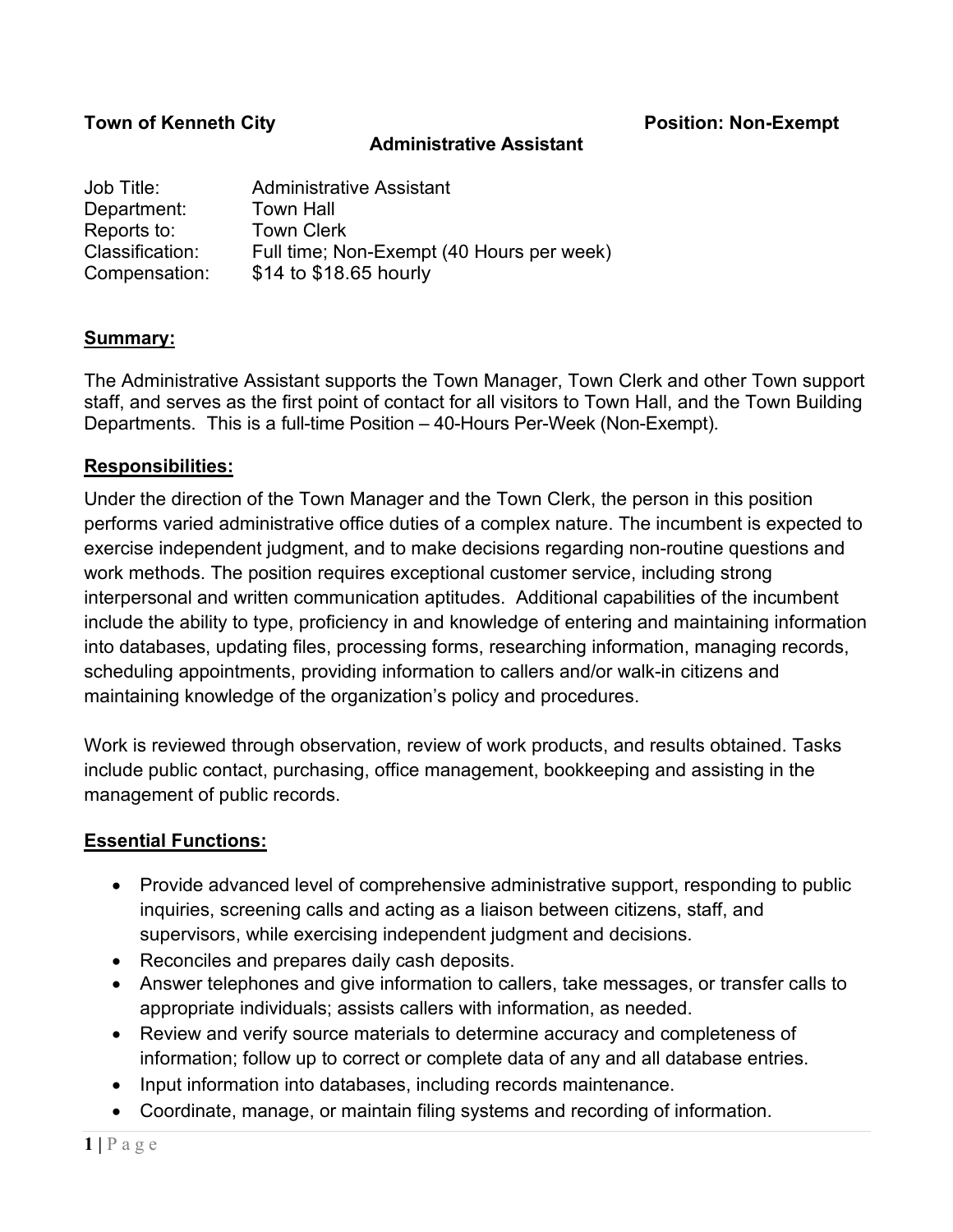- May compose documentation, notes, or reports, and assist with special projects as directed by Town Manager or Town Clerk.
- Assists Town Manager and Town Clerk in managing Town social media pages and Town Website and assists in the preparation of a bimonthly newsletter through Constant Contact and other social media platforms.
- Assists Town Clerk in compilation of materials associated with regular Town Council meetings, special projects, business tax receipting, accounts payable, and other front counter permitting needs.
- May greet visitors or employees and address their inquiries or direct them to the appropriate individuals according to their needs.
- May schedule or confirm appointments or meetings; may maintain complex scheduling and/or event calendars and determine best course of action when conflicts occur.
- Operate office equipment, fax machines, scanners, copiers, and may arrange for repairs when equipment malfunctions.
- May conduct research, collecting information on non-technical, operational, or administrative issues and prepare summary of research findings.
- Enter, update, process, and maintain records, files, applications, and/or forms.
- May monitor various supply inventories and initiate purchase of office inventory and supplies.
- May assist with processing timekeeping, attendance, overtime, and time-off requests for department submission to payroll *in absence* of either the Town Clerk or Town Manager, as needed.
- May make travel arrangements for the Town Manager or Town Clerk.

This list is not intended to be all-inclusive, and you may not be responsible for every item listed, or other similar items or tasks indicative of other municipal government administrative assistant positions. Preferred candidates will be those that are highly adaptable, peopleoriented with a genuine interest in public service and administration. Additional aptitudes include learning accounts payable, business tax receipting (BTR), along with land-use, zoning, economic development, permitting, or other related functions, as needed.

# **Supervision:**

*Supervision Received: Day-to-day w*ork is performed under the administrative direction and support of the Town Clerk and in accordance with all state and local laws and regulations.

*Supervision Given:* May be assigned supervisory responsibility for Town volunteers, or other technical contractors, as needed.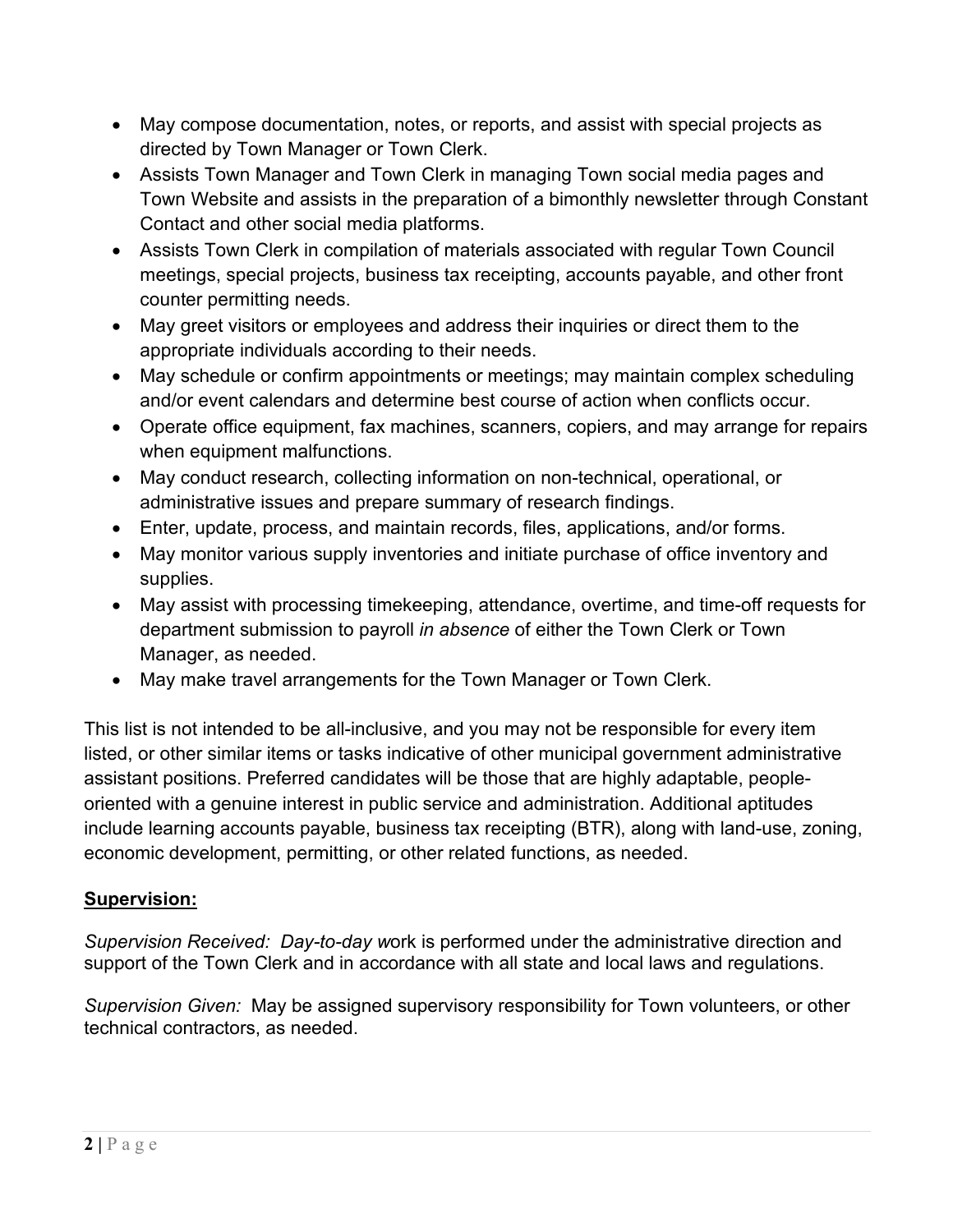## **Job Environment:**

Administrative work is performed under typical office conditions. Special events work may involve working outdoors, and under varying conditions requiring exposure to weather or other non-standard, indoor conditions. The noise level is moderate at times. Employee may be required to attend evening meetings, and/or work during weekends and holidays, as needed. Employee will be eligible for equivalent time off for work outside of his/her typical work schedule.

## **Recommended Minimum Qualifications:**

A Bachelor's degree in a liberal arts curriculum, public administration, finance or other related field, along with 1 year of experience working, interning, or volunteering within a local government office setting is preferred.

A two-year, Associates Degree, or equivalent, and supplemented by 2 or more years of prior career experience of working in a municipal government office, or philanthropic-related setting may be considered in lieu of a four-year degree.

Any equivalent combination of education, background and experience may be considered as a basis of qualification for the position. The importance of being a "good fit" in a small office setting will influence consideration for this position.

Must possess a valid Florida driver's license.

# **Knowledge, Ability and Skills:**

Knowledge of business English, spelling and arithmetic.

Knowledge of general office practices and procedures.

Ability to operate standard office equipment such as computers and copiers.

Ability to maintain accurate records, logs, and files.

Ability to perform essential functions with frequent interruption and/or distraction.

Ability to prioritize assignments.

Ability to work independently and follow through on assignments with minimal direction.

Ability to act when answers to a problem are not readily apparently.

Ability to perform all functions of the job classification without posing a direct threat to the health or safety of other individuals in the workplace.

Ability to independently perform analysis, prepare reports, and formulate recommendations.

Ability to deal with the public in a courteous and tactful manner.

Aptitude for an attention to detail and accuracy.

Ability to work on a variety of unrelated tasks at the same time.

Ability to work effectively under time constraints to meet deadlines.

Time management skills and excellent inter-personal skills.

Verbal and written communication skills.

Accurate typing skills.